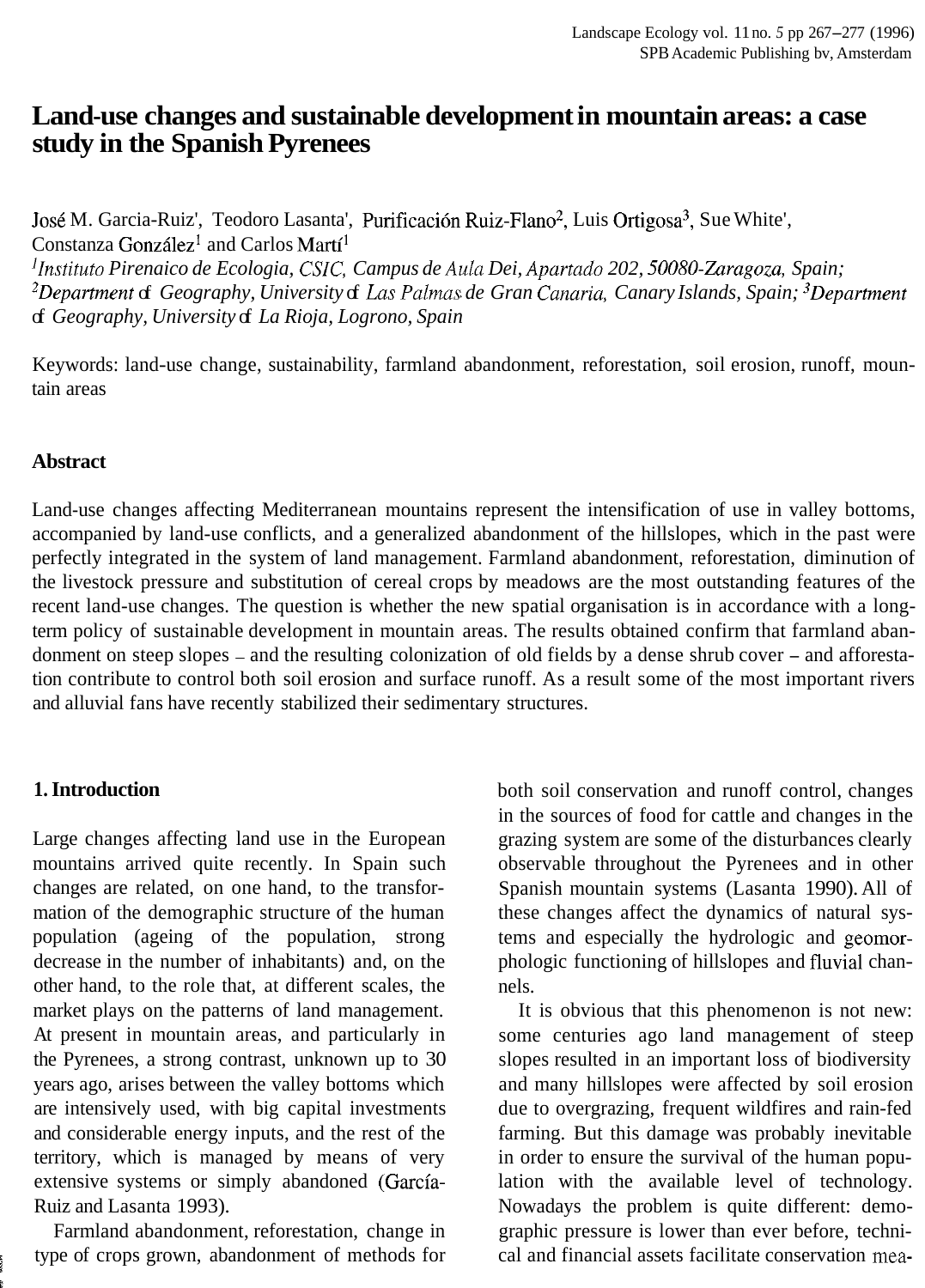



*Fig. 1.* The **study** area.

sures, and increasing information is available on the ecological and geomorphic consequences of land-use changes.

In this paper the main features of very recent land-use changes are shown, and the consequences for soil and water conservation are presented, in comparison with some features of the traditional land management system. The final purpose is to define whether these land-use changes are in accordance with a long-term policy of sustainable development in mountain areas.

## **2. The study area**

In the Central Spanish Pyrenees the northernmost band of peaks is the paleozoic or axial Pyrenees which has great tectonic and lithological complexity; it includes limestones, sandstones, conglomerates, schists and slates, with some granite. Intense glaciation and mass movements have resulted in high contrasts of relief in which areas of smooth gradients alternate with rugged cliffs and sharp crests, sometimes over 3,200 m a.s.1. (Garcia-Ruiz *et al.* 1990). Immediately to the south are the Inner Sierras, a large anticline composed of Cretaceous and Eocene limestones with some interbedded sandstones. The relief is dominated by high, almost vertical cliffs, intense karst activity, abundant glacial cirques and very active avalanche paths. Further south, the flysch bedrock is intensively folded, but lithological homogeneity results in a more uniform relief, dominated by smooth divides, which decrease progressively in height towards the south, and by slopes with gradients between 20 and 40 per cent (Garcia-Ruiz and Puigdefábregas 1982). This paper focuses on the sectors dissected by the north-south fluvial network forming the high Pyrenean valleys. The experimental part of the research has been carried out in the Aisa Valley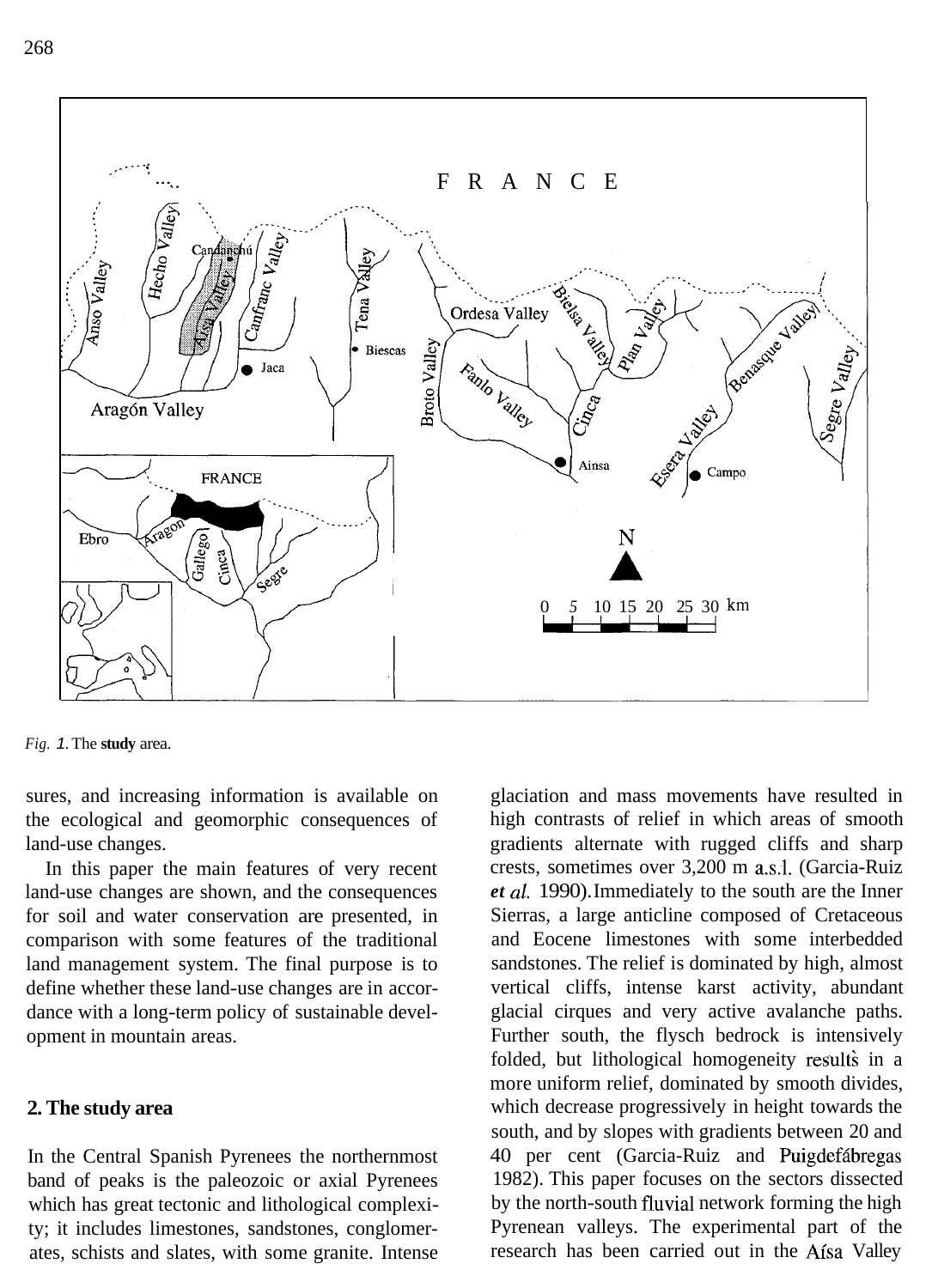(Fig. l), located to the south of the Inner Sierras in an area of flysch. Aisa was selected because it is very representative of central Spanish Pyrenean valleys, with much abandoned land on the steeper and sunny slopes and agriculture restricted to the

valley floor. The distribution of temperature and precipitation shows a double gradient. From west to east the wetter Atlantic influence decreases, and the drier Mediterranean climate, with more intense rains in autumn, starts to dominate. Likewise, precipitation diminishes from north to south with increasing temperature. In Jaca, at 820 m, rainfall averages 892 mm per year, whilst in Candanchú, at  $1,600$  m, it reaches 1,992 mm. In the highest areas an annual precipitation of more than 2,500 mm has been recorded (Rijckborst 1967). The 0°C isotherm during the cold season is located between 1600 and 1700 mm (Garcia-Ruiz *et al.* 1986). In Aisa, at 1,100 m, the annual precipitation is 1,100 mm and the mean annual temperature is 10°C.

*Pinus sylvestris* woods dominate on the shady slopes, whilst on the sunny ones small patches of *Quercus gr. faginea,* the remains of massive forests, alternate with submediterranean shrubs *(Buxus sempewirens, Genista scorpius, Echinospartum horridum, Rosa gl: canina* and *Juniperus communis).* 

# **3. Methods**

Since 1987 the research group for Erosion and Land-use Changes of the Pyrenean Institute of Ecology has studied soil erosion and runoff in relation to human activities in mountain areas, at hillslope and basin scales. This includes studies on the effects of farmland abandonment and of afforestation, and in the last few years it has also included wildfire effects and traditional agriculture.

To obtain information on runoff and sediment yield, experimental plots with different plant-cover densities and land-uses were monitored in the Aisa Valley. Two types of experimental plots were used:

1. Between 1990 and 1992, 19 closed plots were installed in different, degraded environments on slopes cultivated several years ago and now abandoned. All the plots are small in size (around 3.5 m<sup>2</sup>). A Gerlach trap (López-Bermúdez *et al.* 1993) was located at the lower end of the plots, connected to a 62 litre container to collect the water and sediment generated by each rainfall event. After each event, the quantity of water was measured in the field and a sample was taken to obtain the sediment concentration in the laboratory.

The location of the plots took into account the most representative geomorphic environments, previously selected by means of geomorphic transects (Ruiz-Flaño *et al.* 1991 and 1992). There were 3 plots with a 100% shrub cover, 3 plots with 85% shrub cover, 3 plots with 65% shrub cover, 4 plots with 40% shrub cover, 3 plots with 15% shrub cover (the soil being covered by a stone pavement), and 3 plots with 85% meadow cover. After two years these plots were abandoned and replaced by a more complex installation, the 'Aisa Valley Experimental Station'.

2. The Experimental Station is located on a field that was abandoned 35 years ago, and that is now completely covered by dense shrubs of *Genista scorpius* and *Rosa gr: canina.* Initially six closed, 10 x 3 m plots were installed, including, at the lower end, a Gerlach trap and a simple system of tipping buckets connected to data loggers in order to record the runoff of each plot continuously. A pluviometer is also connected to a data logger. Part of the runoff is diverted to 31 litre containers, which are emptied after each rainfall event, in order to analyze the sediment concentration (both suspended sediment and nutrients).

The first six plots, installed in 1991, reproduce different land-uses: shifting agriculture (barley fertilized with ashes), fallow land, cereals (adding chemical fertilizer), burnt plot, dense shrub cover (with the unaltered, original vegetation), and meadows. In 1993 the plot in fallow passed to cereal, whilst the cereal plot was left as stubble, initiating a process of abandonment. Moreover, in 1993 two new plots were incorporated: one as fallow land (later cultivated with barley) and the other a recently burnt plot. Only some of the most significant results will be discussed in this paper (see also Garcia-Ruiz *et al.* 1995).

It is important to note that 'measurements on experimental plots are acceptable only for comparative purposes, that is, to have orders of magnitude of overland flow and erosion in different environments and land-uses. They cannot be accepted as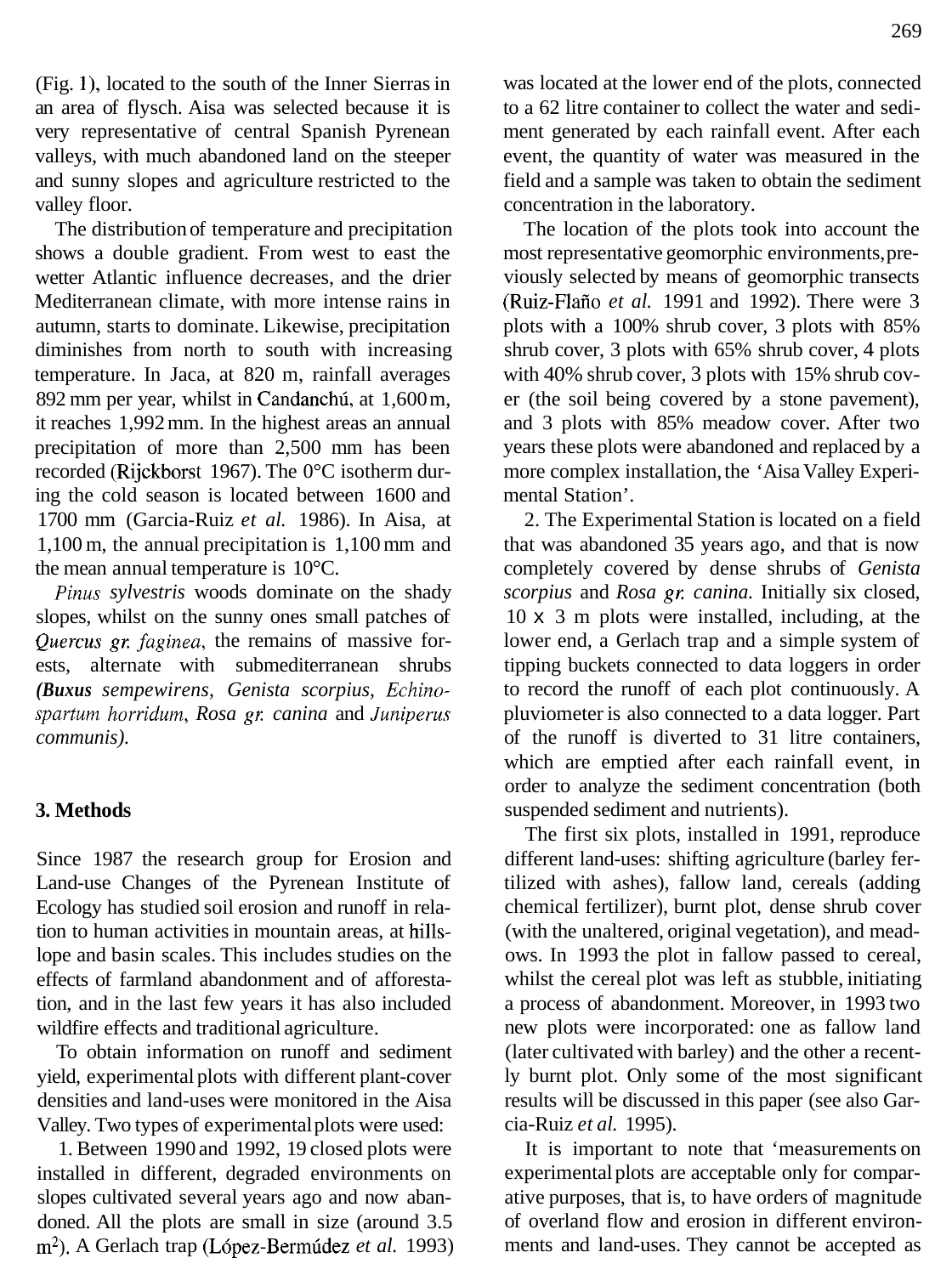| 27 U                                                                                                          |  |  |  |
|---------------------------------------------------------------------------------------------------------------|--|--|--|
|                                                                                                               |  |  |  |
| Table 1. Food sources for livestock in three valleys for the traditional and present-day land-use system (%). |  |  |  |
|                                                                                                               |  |  |  |

|                           |                | Traditional system |          |          | Present system |          |
|---------------------------|----------------|--------------------|----------|----------|----------------|----------|
| Valleys                   | Aísa           | Gállego            | Hecho    | Aisa     | Gállego        | Hecho    |
| Summer pastures           | 22             | 22                 | 22       | 21       | 24             | 18       |
| Low and middle hillslopes |                |                    |          |          |                |          |
| a) Forests and bushes     | 11             | 15                 | 19       | 2        | 3              |          |
| b) Abandoned fields       | $\overline{c}$ |                    | 3        | 5        |                |          |
| Cultivated space          |                |                    |          |          |                |          |
| a) Fodder                 | 8              | 16                 | 15       | 30       | 40             | 44       |
| b) Grazing                | 13             | 18                 |          | 36       | 26             | 35       |
| From outside the valley   |                |                    |          |          |                |          |
| a) Fodder imports         | $\theta$       | $\Omega$           | $\Omega$ | $\Omega$ | 6              | 0        |
| b) Transhumant grazing    | 44             | 30                 | 36       | 0        |                | $\Omega$ |

-

absolute coefficients or rates. Obviously, the characteristics of the plots, especially for the smaller ones, exhaustion of sediment, modifications of the soil caused by their installation, and the interruption of natural overland flow by plot boundaries, reduce the absolute validity of the data, but the results are good indicators of the differences between the environments.

# **4. General framework of the traditional landuse patterns**

The traditional spatial organization was based on i) the importance of agricultural activities to ensure food for the human population, ii) the use of the whole territory by means of different types of livestock, especially sheep; iii) the recycling of nutrients and the use of external resources by means of transhumance (livestock migration) and temporary migrations; iv) the strong social cohesion in very large families.

The Pyrenees, as a mountain region, show great heterogeneity of production possibilities, with different uses in time and space according to the altitude and topographic diversity. The survival and prosperity of the mountain inhabitants has been based on their knowledge and management of this territory. The result is a very complex spatial organization, which takes into account the entire mountain region and south to the steppes of the Ebro Depression (Fig. 1).

Farming activities were required to produce food for the human population, and agriculture based on cereals (mainly wheat) reached its maximum extent

at the end of the nineteenth century, the period of greatest population density. On average, almost 28 per cent of the land below 1,600 m was cultivated (Lasanta 1988 and 1989a). Cultivated fields occupied all the possible locations, even in very difficult topographic conditions, on steep slopes and on stony soils. Farmers were careful with the best fields (for example, using fertilizers and constructing drainage systems) located close to the settlements in valley bottoms or on stone walled, bench terraced slopes. In contrast, coinciding with the maximum pressure, a shifting agriculture, consisting of 2 or *3* years of cultivation and later abandonment for 25 or 30 years, allowed production of poor cereal crops without soil conservation techniques (Garcia-Ruiz 1976). In general, the cultivated area was divided into two sections: one sown with cereals and the other remaining fallow, alternating yearly. Livestock grazed on the fallow plots and also on the cereal fields after cropping.

The Ebro Delta is an excellent proof of the erosive consequences of agriculture in mountainous areas since Roman times (Dupré 1990). The growth of the Delta was especially rapid in the 16th and 19th centuries, coinciding with the expansion of both shifting agriculture and mountain pastures and with the moment of maximum population density. There is other evidence: the rivers draining the Pyrenean flysch - that is the areas most intensively used in the past – are characterized by high torrentiality, carrying out large volumes of bed load and aggrading the alluvial plain. Some of the main rivers  $-i.e.,$  Cinca, Ara, Gállego and Aragón – also demonstrated a great geomorphic activity at the beginning of this century, with very unstable chan-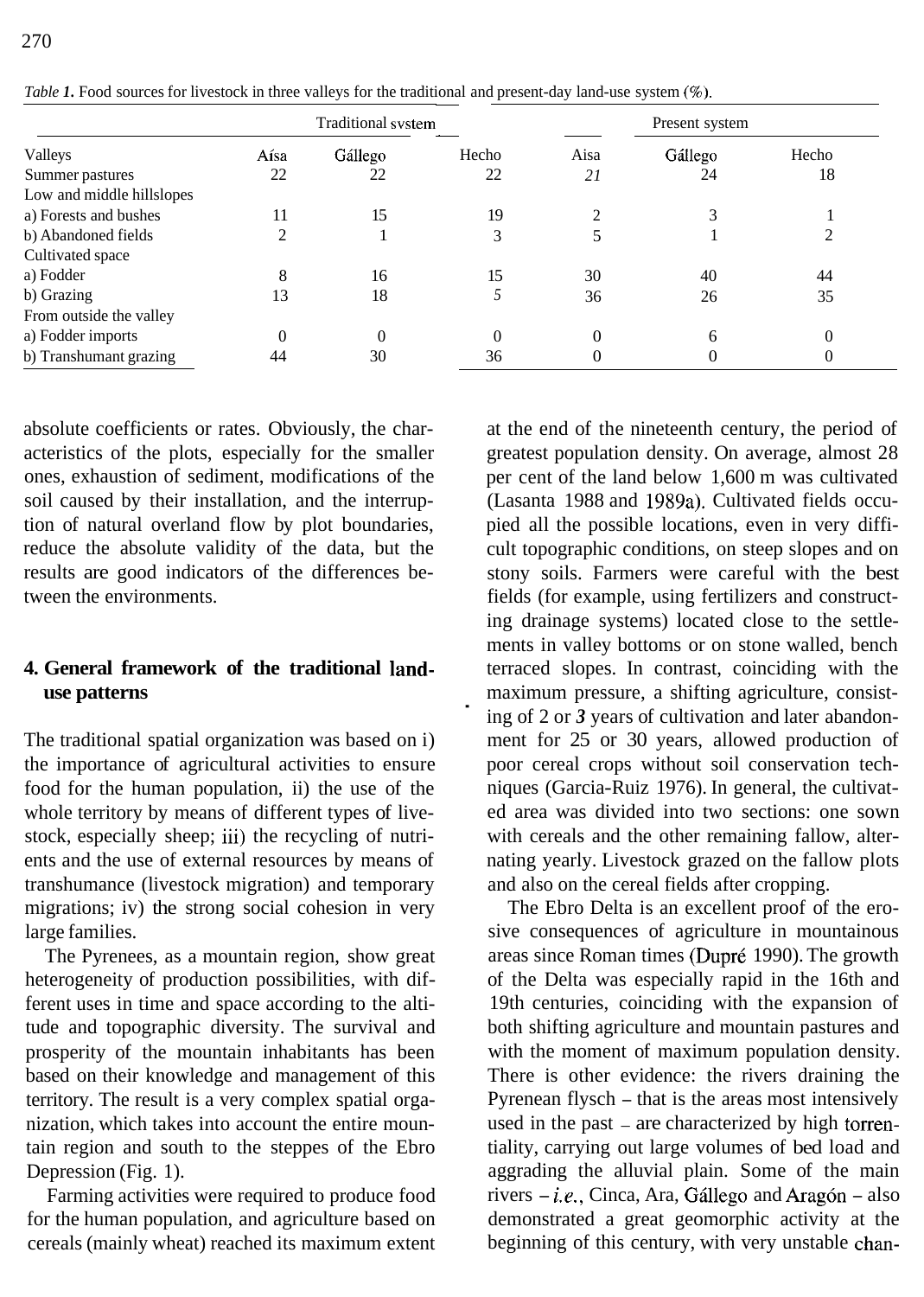

*Fig.* 2. The evolution of the human population in four Pyrenean valleys.

nels (Rubio and Hernandez 1990). Hillslopes and rivers confirm that during several centuries the Pyrenees were subject to intense management. The result was an increase of sediment yield, overland flow and peak flows. Most of the alluvial fans are closely related to human activities on steep slopes (G6mez-Villar 1995). Likewise, Gonzhlez *et al.*  (1995) demonstrated using a GIs (Geographic Information System) and geomorphological mapping that most of the geomorphic processes under 1600 m a.s.1. are related to past forest wasting, overgrazing and cropping.

Livestock had abundant summer fodder sources. Between July and October the herds of cattle, sheep and horses grazed on the extensive summer pastures, which in some valleys comprised more than 30 per cent of the total surface. A large part of the summer pastures was artificially created from the 11th century onwards by means of fire (Montserrat 1992), which triggered intense erosive processes and different types of mass movements (Garcia-Ruiz **ef** *al.* 1990).

The winter fodder resources were very limited in Pyrenean valleys. This marked imbalance between summer and winter availability of fodder is the basis of the Pyrenean transhumance (Kruger 1939; Violant 1949; Puidefhbregas and Balcells 1966), displacing to the steppes of the Ebro Depression the task of maintaining the livestock during the cold season (Table 1). This system allowed not only an increase in the number of sheep but also the exclusive dedication of the agricultural space to food for human consumption.

The forests – located on the shady slopes under 1400 m a.s.1. and replaced by summer pastures above 1750 m - were also grazed, especially in spring and autumn. Close to the villages, small patches of oakwoods were used as wood reserves and as grazing areas for cattle. In many cases the borders of the bench terraces have oaks, ash trees and hedges in order to delimit the property, reduce the erosion risk and obtain forage for livestock in

#### **5. The main land-use changes**

Internal and external factors explain the great changes that have occurred in the mountains of developed countries, especially in Western Europe. In the Pyrenees rapid depopulation, due largely to changing social expectations rather than a decrease in crop production (Lasanta 1989a), occurred between 1950 and 1960 (Fig. 2). This led to the break down of the traditional social system and to the progressive marginalization of agriculture. Depopulation is responsible for a marked ageing of the population and a decrease in the number of members per family (Esteva 1971; Garcia-Ruiz 1976; Gorria 1987), which in turn caused the disappearance of transhumance and a crisis in sheep farming. In a parallel way tourism, forest policy and hydrological policy also contributed to the general spatial disorganization (see Garcia-Ruiz 1990; Garcia-Ruiz and Lasanta 1993). The most significant changes in the land use have been: i) the decline of sheep and the expansion of cattle farming; ii) the shrinkage of the cultivated area; iii) the decline in cereal production and increase in meadows; and iv) the reforestation of many abandoned hillslopes.

Due to socioeconomic reasons transhumance is almost impossible nowadays. Once transhumance had been abandoned, livestock became confined exclusively to the Pyrenean valleys. Livestock use the high summer pastures and remain close to the village for the rest of the year, grazing on abandoned fields, on sub-Mediterranean shrubs or, in early spring, in meadows. During the days of severest winter weather the livestock is stabled. This change in the livestock management has another consequence: the number of sheep has dimin-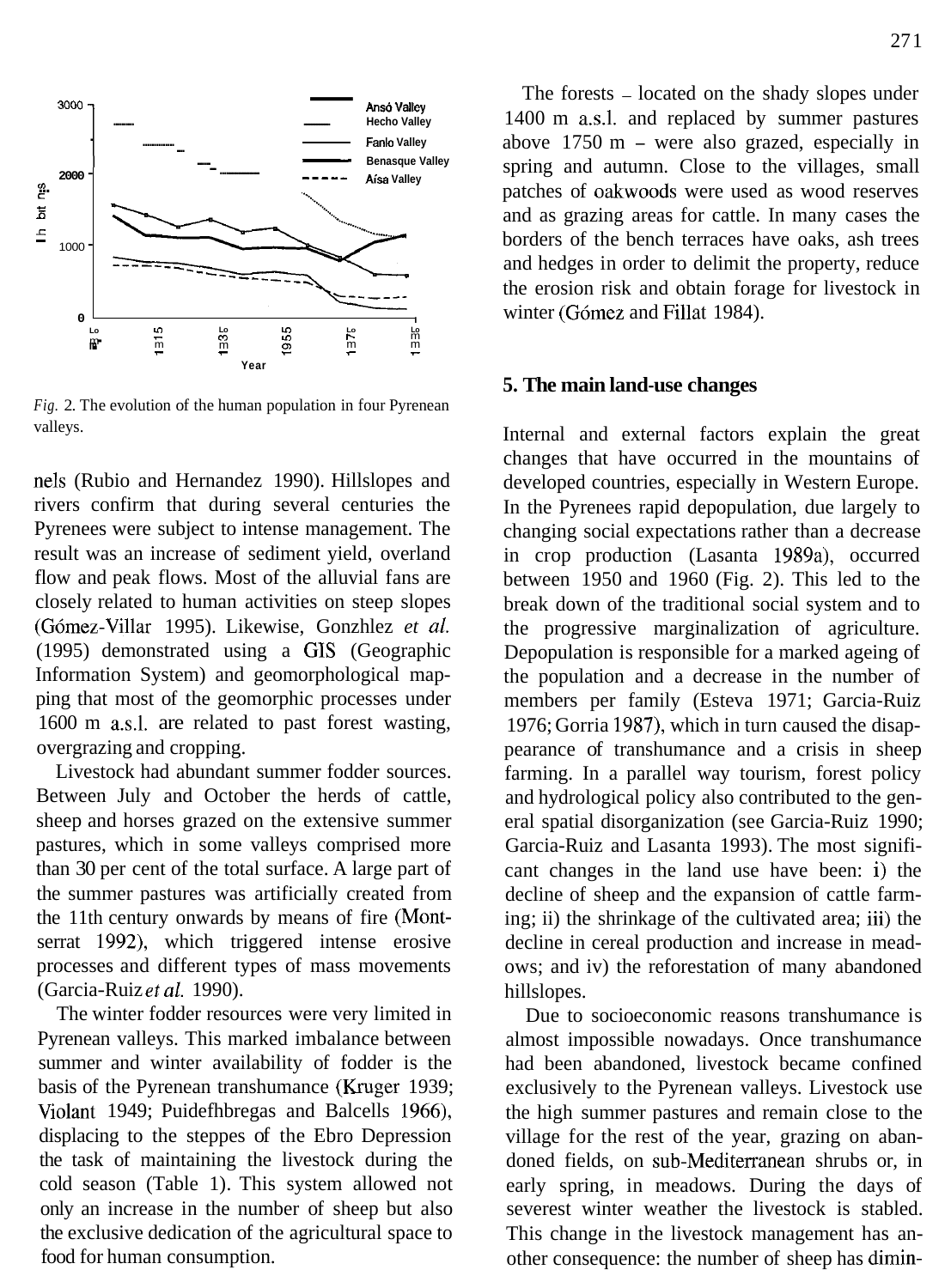272



*Fig. 3.* Evolution of sheep numbers in **two** F'yrenean valleys.

ished, a process partially counterbalanced by an increase in the number of cattle. For example, the Ans6 Valley had more than 45,000 sheep in 1900 (Villar and Garcia-Ruiz 1976), 34,900 in 1970, and 10,600 in 1990. The Gallego Valley had 22,760 sheep in 1950, and 5,373 in 1990 (Fig. 3). The reason for this decrease is not only the declining human population, but also the strong limitation of fodder production for winter supplies. In the traditional system winter food supplies did not present any problem since the shepherds found grazing on the steppes of the Ebro Depression, and the number of sheep belonging to each valley was closely related to the capacity of the summer pastures (Garcia-Ruiz and Lasanta 1990). But once transhumance has disappeared, the fodder for winter consumption has to be produced within each valley and fewer livestock can be kept.

Farming is now limited to the proximity of villages, alluvial fans or low fluvial terraces suitable for irrigation and mechanization. Farming has been completely abandoned on steep, sunny, stony soils where farm machinery cannot be used (Lasanta 1988). The decline in the area under cultivation is not caused by the decrease in population. Rather, improved means of transport and the possibility of buying large quantities of fodder and cereal from other regions have made cultivation unprofitable. Abandoned fields have now become grazing lands, through plant succession tends to cover the fields with a dense, thorny shrub cover, which is impossible to graze 25 or 30 years after abandonment (Molinillo *et al.* 1994).



*Fig. 4.* Main crops in the Central Pyrenees in 1950 and 1991

In the valley bottoms cereal fields have been replaced by meadows. In the traditional system, cereals ensured human food supply, but as transport systems improved, mountain cereals were no longer competitive and fodder production became important in ensuring the survival of the Pyrenean livestock (Fig. 4). In fact, the number of sheep and cattle in the Pyrenean valleys is now highly correlated with the surface occupied by meadows (Lasanta 1989b).

On many of the abandoned hillslopes the State Administration has encouraged an extensive policy of reforestation in order to control the hydrologic and geomorphic processes of slope erosion over large areas of open land with little vegetative cover. The first plantations were made using a system of digging holes and required abundant manpower. In the 1950s and 1960s oxen were used to dig furrows parallel to the contour lines. In the late 1960s, caterpillar tractors and bulldozers were introduced to construct strips or terraces, consisting of a bench of several metres width, a ridge on the border where the material from the terrace was accumulated, and a drop to the next terrace where, generally, the original plant cover remained. Some studies show that, in terms of tree growth, the best results are obtained with the first two techniques (Ortigosa *et al.* 1990).

Finally, two external influences cause important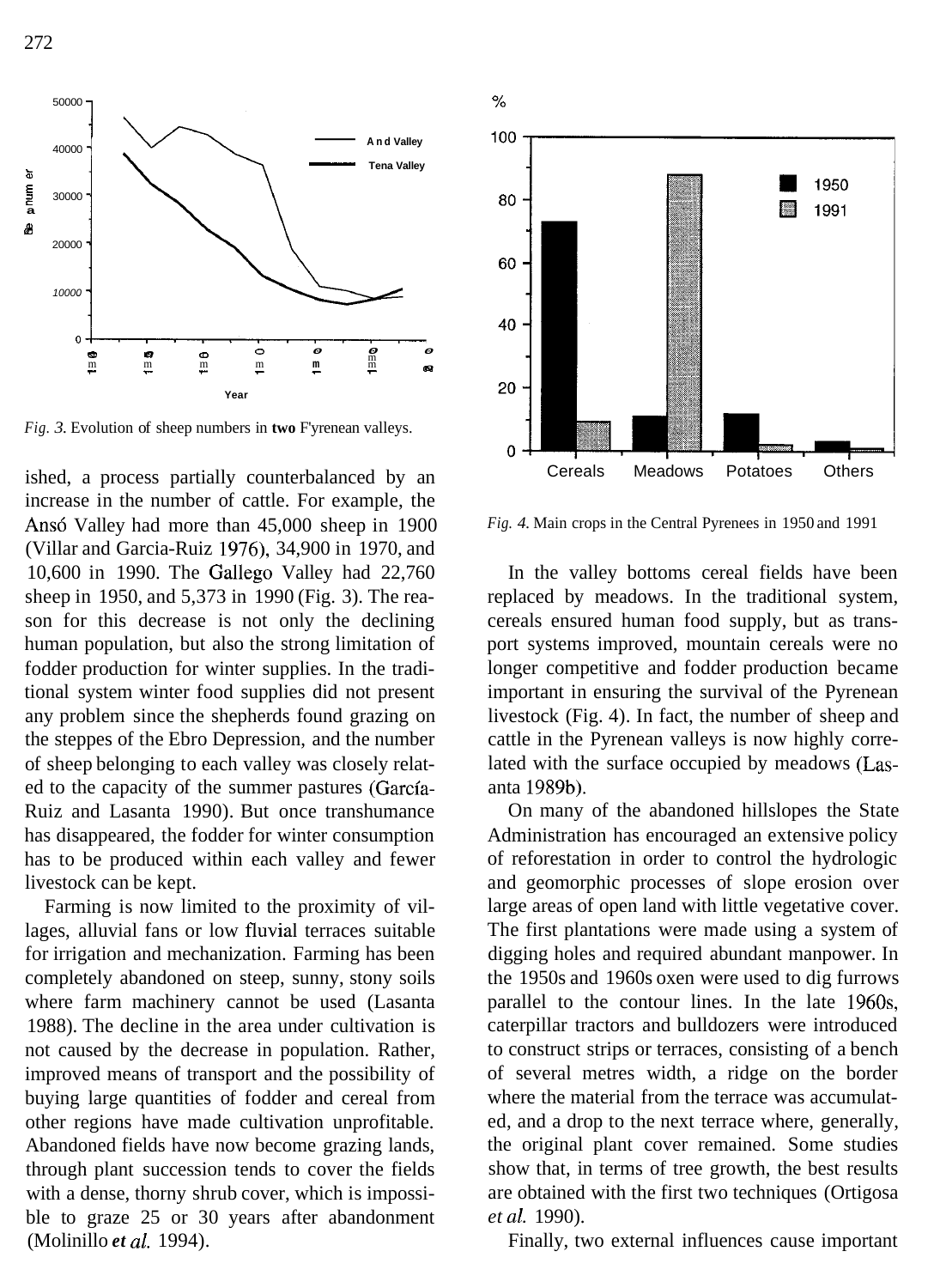

*Fig. 5.* Runoff and sediment yield under different plant cover.

land-use conflicts: the construction of reservoirs and the expansion of tourism. During the twentieth-century the central government has encouraged the expansion of irrigation in areas of the Ebro Depression that were formerly cereal fields or open steppes. Large reservoirs have been constructed to regulate Pyrenean rivers. In the Gallego Valley, for example, the Lanuza and Búbal reservoirs, built in 1980 and 1971 respectively, cover a total surface of 384 ha. Of these, 196 ha were very productive meadows on the valley floor that produced enough fodder to feed 418 cattle in the stubble for six months and grazing for 723 during another two months. The increasing demand for water to supply newly irrigated areas and urban centres, has encouraged new projects that will inundate very productive valleys.

Tourism also causes land-use conflicts. Land in the most favoured locations has been taken over for the construction of resort centres and recreational activities (Balcells 1983; Garcia-Ruiz and Lasanta 1993). Moreover, the development of tourism in some villages relegates stock breeding activities to second priority. New generations are no longer interested in cattle raising and devote all their efforts to commerce, hotel management, and working in the winter resorts. Garcia-Ruiz and Lasanta (1993) demonstrated that the most developed tourist areas tend to be the least involved in livestock breeding, a fact which emphasizes the incompatibility between the two interests.

In summary, the new land uses represent a strong spatial discoordination, since large areas are misused or completely abandoned, whilst others are intensively used to produce fodder to feed the livestock in winter. The latter occurs in the valley bottoms, precisely the places where reservoirs are built and where the tourism infrastructure is concentrated.

## **6. Soil conservation and degradation in relation to land-use changes**

Once the main land-use changes are known, several questions arise from an environmental point of view. For example, what is the impact of the substitution of cereal cultivation by meadows? Is it possible to retrieve the fields nowadays colonized by a dense shrub cover without serious soil disturbance? Is farmland abandonment a good alternative to ploughing and cropping on steep slopes? What type of hydrologic and geomorphic changes does afforestation introduce? What are the effects of these changes at a basin scale (mainly in the fluvial channels)?

The results obtained from the small experimental plots show the importance of shrub cover in the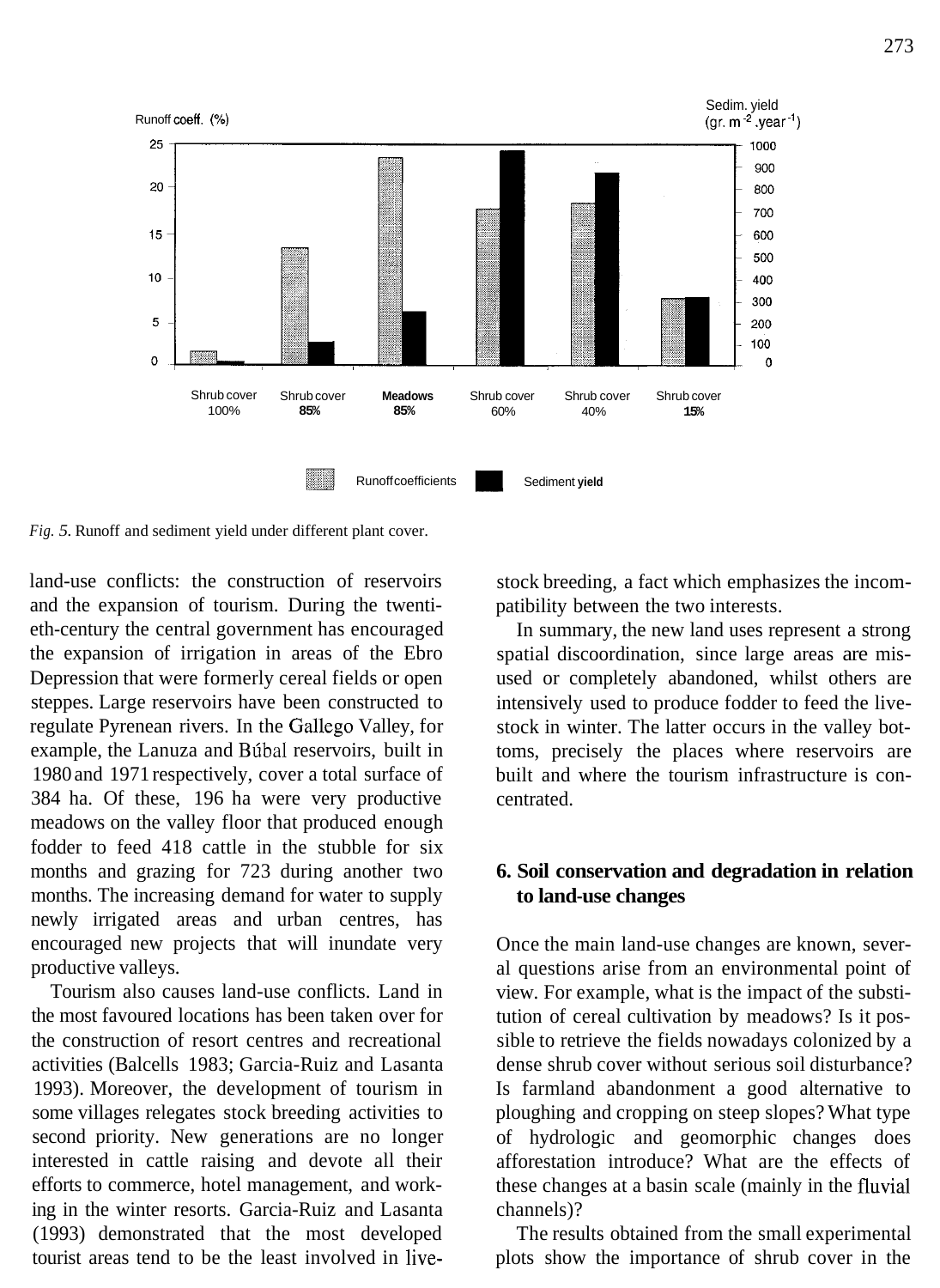



*Fig. 6.* Suspended sediment concentration for different landuses during the springs **of** 1992 and 1993.

hydromorphological functioning of hillslopes. Figure *5* gives information on runoff and sediment concentration from each plot. Plots with dense shrub cover give the lowest runoff coefficients, because of the effect of the vegetation, which both encourages infiltration and increases rainfall interception. In fact, almost all of the precipitation is utilized within the plot, with very little output of water in the form of surface runoff. But as the density of the plant cover decreases, the quantity of runoff increases by several orders of magnitude, suggesting that once the opening of the shrub cover begins, overland flow increases more than might be expected.

The greatest runoff is produced from plots where the shrub cover is 40-60 per cent. Surprisingly, plots with the least shrub cover (15 per cent) yield an intermediate quantity of runoff. This is probably due to the high quantity of stones on the surface (stoniness equal to 100 per cent), which encourages infiltration (Poesen *et al.* 1994).

A very interesting result is that meadows yield high quantities of surface water, very similar to those of the highest values from open shrubland, showing that a herbaceous cover acts like a semiimpervious layer, hindering immediate infiltration.

Plots with a dense shrub cover record the lowest

sediment concentrations, followed by the meadows. The highest concentration recorded is from the plots with 60 per cent shrub cover. In plots with 15 per cent shrub cover the water contains almost as much sediment as the more active plots. From this one can conclude that stones encourage infiltration but that runoff can still mobilize sediments, probably from between and under the stones (Lekach and Schick 1982).

In the Aisa Valley Experimental Station, suspended sediment concentrations show large differences between land-use types (Fig. 6). Apart from the plot burnt in 1993, the highest suspended sediment outputs correspond to shifting agriculture and fallow land. In contrast, the plot burnt in 1991 and the plot with dense shrub cover had values slightly less than meadows. The stubble plot, which in 1992 was cultivated with barley, has similar losses to those of the latter plots; this result must be interpreted as a consequence of the quick plant recolonization due to the addition of chemical fertilizer to the cereals.

The behavior of the plot burnt in 1993 must be considered separately, above all in comparison with the plot burnt in 1991. The latter plot had low concentrations of suspended sediment because of the dense plant recovery in the months after the fire. This is why its hydrologic and geomorphic measurements are very similar to those of the plot with dense shrub cover. The hydrologic measurements of the plot burnt in 1993 were made immediately after the fire. Suspended sediment concentration from this plot was 10 times greater than for shifting agriculture and fallow land, and 100 times greater than for dense shrub cover, meadows or the plot burnt in 1991. This result shows how wildfire encourages intense soil erosion during the first months after the fire but, later, plant recolonization reduces soil erosion to values prevailing before the fire.

The effects of afforestation have also been studied. At a hillslope scale the main factors controlling soil erosion are the topography (convex, straight or concave hillslopes) and the position on the slope (upper, middle and lower). The technique used in the afforestation works is also important (Garcia-Ruiz and Ortigosa 1992); bench terraces yield much more sediment than hollows and furrows. This is why the geomorphic results of afforestation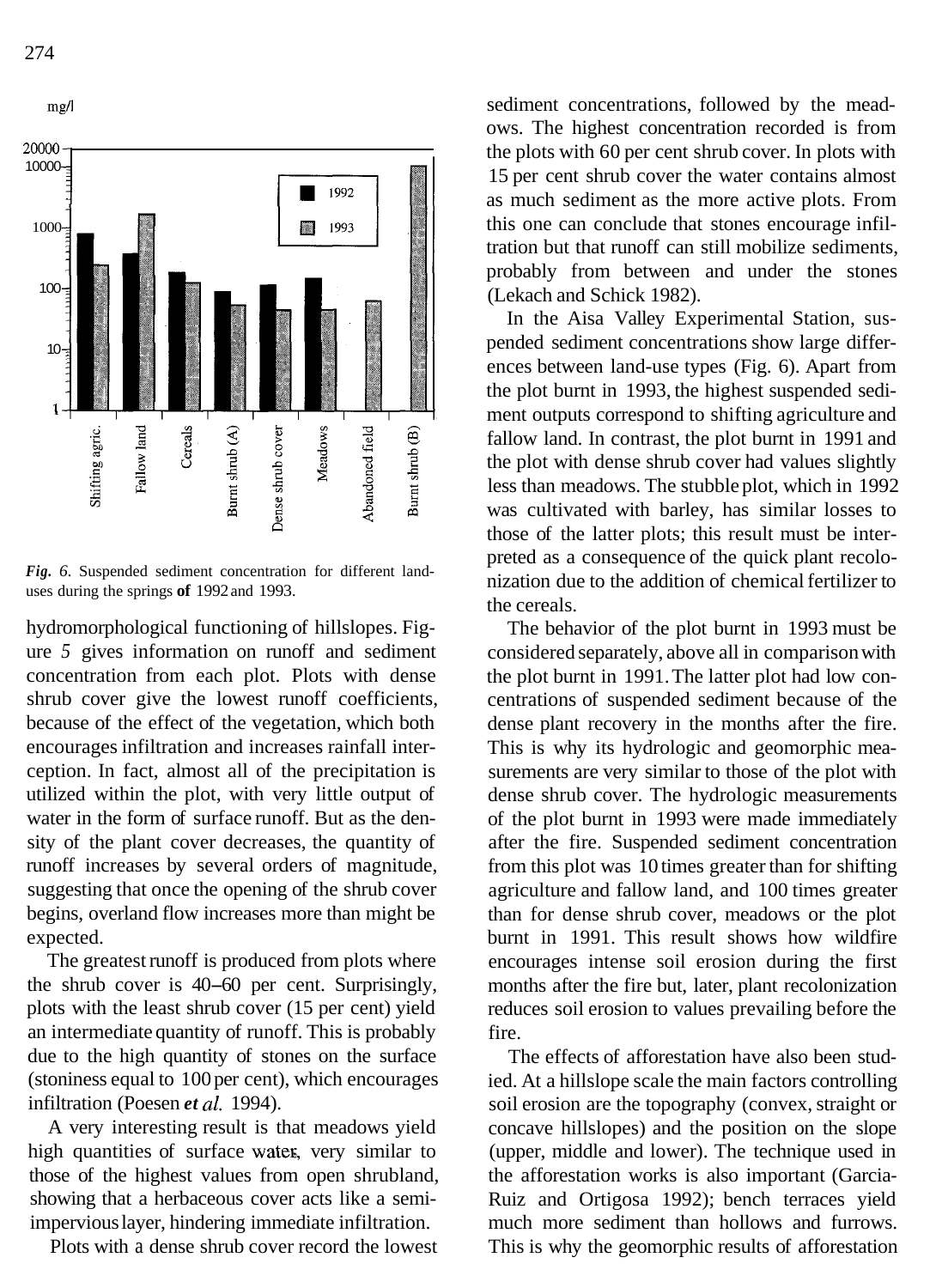are so varied. Nevertheless, at a basin scale some tentative differences can be found by comparing the river beds of afforested and non-afforested basins. In afforested basins the sediment carried out is of a smaller size and the presence of vegetation in the channel is greater than in non-afforested basins. Furthermore, there is a reduction of geomorphic processes in the nearby taluses (Garcia-Ruiz and Ortigosa 1988; Ortigosa and Garcia-Ruiz 1995). These results indicate that runoff and sediment yield are better controlled than before afforestation.

### **7. Discussion and conclusions**

Soil erosion was probably the most important environmental problem during the so-called traditional land-use system. Cereal cultivation on steep slopes was responsible for the deterioration of production capacity on many sunny slopes of the Pyrenees, where stoniness now reaches almost 100 percent on the soil surface and where an open shrub cover prevails. The results obtained from the Aisa Valley Experimental Station demonstrate that shifting agriculture yielded great quantities of sediments, thus explaining the growth of the Ebro Delta, the agradation of some alluvial plains and the construction of many alluvial fans, all of which are clearly related to human activities. Fallow land, in alternate years with cereal cropping, also caused much soil erosion. Moreover, some shrub areas were frequently burnt, causing a sudden increase in soil erosion for some months, impoverishing the nutrient content of soils and, after several repeated fires, making plant colonization difficult.

Abandonment of farmland on steep slopes completely changed the scenario. After abandonment a process of plant succession occurs at varying rates dependent on the condition of the land at abandonment and finally results in a dense shrub cover after 25 or 30 years. In this case both soil erosion and surface runoff are very well controlled, ensuring soil conservation and even improving some of the soil characteristics (organic matter content, porosity, exchange capacity, nitrogen content) (Ruiz-Flaño 1993). As a result some of the most important rivers  $(i.e., Cinca$  and Ara) have recently stabilized their sedimentary structures (Rubio 1995; Rubio and Hernández 1990). In the same way, alluvial fans have reduced their activity and the most dynamic sectors now occupy very limited areas (G6mez-Villar 1995; Martinez-Castroviejo *et al.*  1991). Afforestation also has positive effects on reduction of runoff and sediment yield, through its benefits can only be deduced at a basin scale.

The substitution of cereals by meadows in the cultivated area - now reduced to the valley bottoms and some glaciolacustrine perched flats – represents a clear decrease in sediment yield, though runoff maintains high values. That is, meadows yield much water but it is relatively sediment free. A possible replacement of dense shrub cover by meadows, in suitable places such as concave slopes and lower hillsides, will probably lead to an increase in overland flow and in the availability of water in the entire basin without serious soil erosion problems in the long term. Land-use trends during the 20th century have led to better strategies for soil conservation: both farmland abandonment - and the resulting colonization of old fields by a dense shrub cover - and the substitution of cereal crops by meadows contribute to control soil erosion and, to a greater or lesser extent, to reduce overland flow on the hillslopes and peak-flows in the fluvial channels. It appears that more meadows instead of shrublands in the old fields will represent an increase in the peak-flows, whose consequences in the channels are not yet well known.

It is important to keep in mind that the strong imbalance between summer and winter fodder resources encourages the substitution of cereal crops by meadows in the valley bottoms. But this natural trend of land management conflicts with the policy of reservoir construction, which destroys some of the best cultivated land in the valley. The sustainability of the system largely depends on productive meadows, allowing the maintenance of an acceptable, though very limited, number of sheep and cattle, and avoiding dependence on fodder imported from outside the mountains. In the near future, the only possibility of increasing the livestock numbers is to transform some old fields now covered by dense shrubs<sup>*I*</sup> - into meadows. From our results it appears that this will not have serious environmental consequences. The construction of new reservoirs will reduce the number of livestock and increase the dependence on tourism.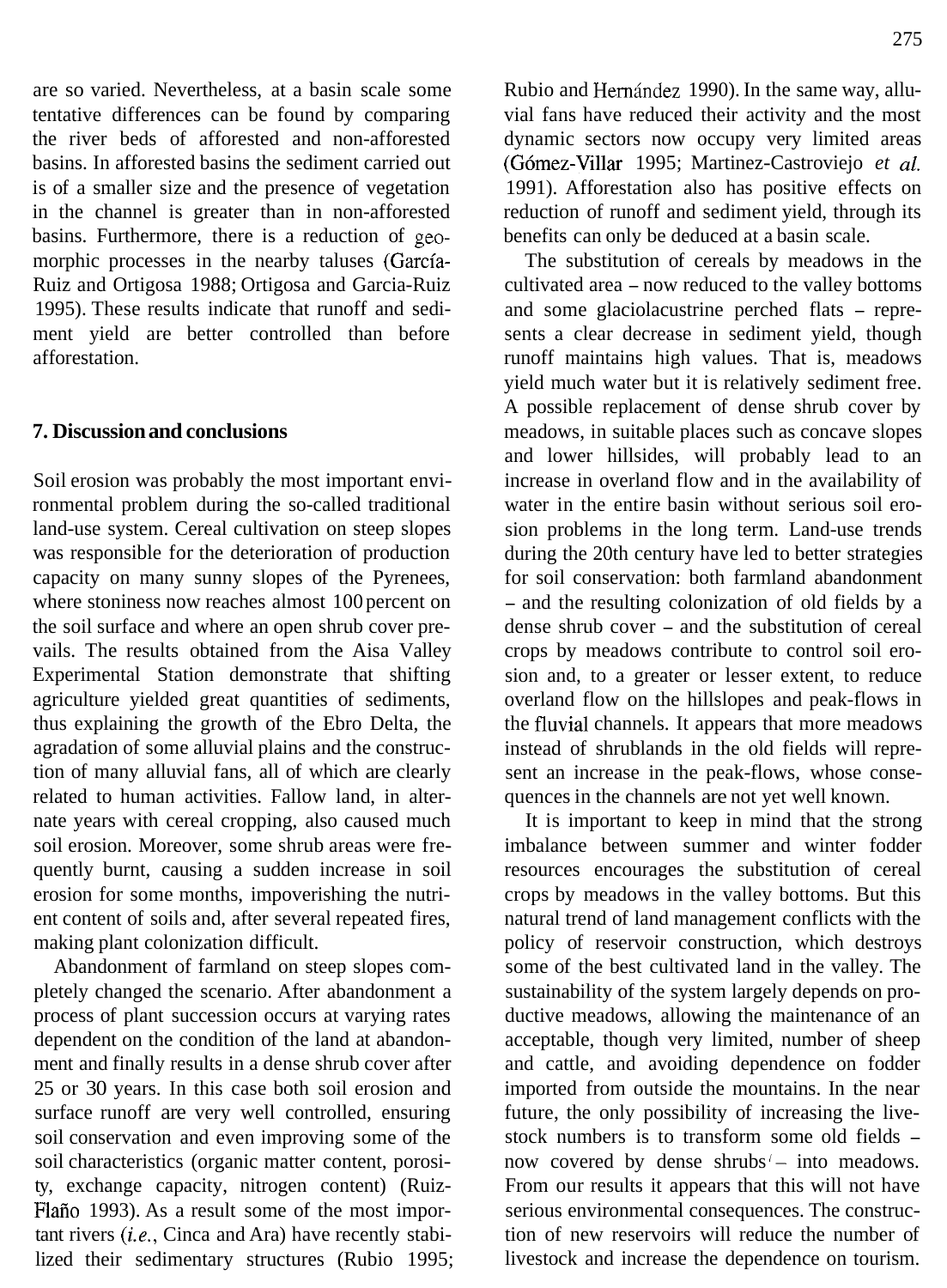Table 1 demonstrates that the cultivated area has become the most important source of food for livestock, representing more than 65 per cent of the total, and almost 80 per cent in the Hecho Valley, where the extensive valley floor is so productive that a surplus is sold to other valleys. The summer pastures are still important, whilst the low and middle slopes are insignificant. Grazing of abandoned fields accounts for between 1 and *5* per cent of the annual food. Finally, the imports from outside became insignificant once transhumance was abandoned but a few valleys, such as the Gállego Valley which is strongly affected by reservoir construction, still purchase fodder to balance the winter deficit (Garcia-Ruiz and Lasanta 1993).

# **Acknowledgements**

This paper has been produced with financial support from the project 'Erosi6n del suelo tras el abandon0 de explotaciones agricolas en montafia media: interacciones con las estrategias de colonizaci6n vegetal, 10s usos del suelo y la disponibilidad de nutrientes' **(AMB** 93-0806), funded by the CICYT.

# **References**

- Balcells, E. 1983. Evolución socioeconómica reciente de tres comarcas pirenaicas y destino actual de las superficies más productivas de su demarcación. Cuadernos de Investigación Geográfica 9: 41-82.
- Dupré, M. 1990. Historical antecedents of desertification: climatic or anthropological factors? *In* Strategies to combat desertification in Mediterranean Europe. pp. 2-39. Edited by J.L. Rubio and R.J. Rickson. Commission of the European Communities, Valencia.
- Esteva, C. 1971. Para una teoría de la aculturación en el Alto Arag6n. Ethnica 2: 9-78.
- Garcia-Ruiz, J.M. 1976. Modos de vida y niveles de renta en el Prepirineo del Alto Aragón Occidental. Instituto de Estudios Pirenaicos, Jaca. 272 pp.
- Garcia-Ruiz, J.M. 1990. El viejo dilema: estabilidad e inestabilidad de 10s ecosistemas de montaiia. *In* Geoecologia de las Areas de montaiia. pp. 317-337. Edited by J.M. Garcia-Ruiz. Geoforma Ediciones, Logroiio.
- Garcia-Ruiz, J.M. and Lasanta, T. 1993. Land-use conflicts as a result of land-use changes in the Central Spanish Pyrenees. A review. Mountain Research and Development 13(3): 213-223.
- Garcia-Ruiz, J.M. and Ortigosa, L. 1988. Algunos efectos geomorfol6gicos de las repoblaciones forestales: Cambios en la

dinámica de cauces en pequeiias cuencas del Pirineo Central espafiol. Cuaternario y Geomorfologia 2: 33-41.

- Garcia-Ruiz, J.M. and Ortigosa, L. 1992. Some geomorphological effects of afforestation techniques in the Central Spanish Pyrenees. Geooko Plus 3: 3744.
- Garcia-Ruiz, J.M. and Puigdefibregas, J. 1982. Formas de erosidn en el flysch eoceno surpirenaico. Cuadernos de Investigación Geográfica 8: 85-128.
- Garcia-Ruiz, J.M., Alvera, B., Del Barrio, G. and Puigdefibregas, J. 1990. Geomorphic processes above timberline in the Spanish Pyrenees. Mountain Research and Development lO(3): 201-214.
- Garcia-Ruiz, J.M., Lasanta, T., Ortigosa, L., Ruiz-Flaiio, P., Marti, C. and Gonzilez, C. 1995. Sediment yield under different land uses in the Spanish Pyrenees. Mountain Research and Development 15(3): 229-240.
- Garcia-Ruiz, J.M., Puigdefábregas, J. and Creus, J. 1986. La acumulaci6n de nieve en el Pirineo central y su influencia hidrol6gica. Pirineos 127: 27-72.
- G6mez, D. and Fillat, F. 1984. Utilisation du frene comme arbre fourrager dans les Pyrénées de Huesca. Documents d'Ecologie Pyrénéenne 4: 481489.
- Gómez-Villar, A. 1995. Dinámica de conos aluviales en pequeiias cuencas torrenciales de montaiia. Geoforma Ediciones, Logroiio. 200 pp.
- Gonzilez, C., Ortigosa, L., Marti, C. and Garcia-Ruiz, J.M. 1995. Use of a Geographical Information System to study the spatial organization of geomorphic processes in mountain areas. Mountain Research and Development 15(3): 241-249.
- Gorria, A.J. 1987. Evolución demográfica y crisis de la organizaci6n social y econ6mica. El valle de Ans6. Instituto de Estudios Altoaragoneses, Huesca. 216 pp.
- Kruger, F. 1939. Die Hochpyrenaen. C. Landliche Arbeit. Band 11. Mansischer Gildeuverlag, Hamburg. 500 pp.
- Lasanta, T. 1988. The process of desertion of cultivated areas in the Central Spanish Pyrenees. Pirineos 132: 15-36.
- Lasanta, T. 1989a. Evolución reciente de la agricultura de montaiia: el Pirineo aragonés. Geoforma Ediciones, Logroiio. 220 pp.
- Lasanta, T. 1989b. Organisation spatiales et dynamique récente de l'utilisation du sol dans les Pyrénees centrales espagnoles. Revue Géographique des Pyrénees et du Sud-Ouest 60(2): 173-198.
- Lasanta, T. 1990. Tendances actuelles de l'organisation spatiale des montagnes espagnoles. Annales de Géographie 551: 51-71.
- Lekach, J. and Shick, A.P. 1982. Suspended sediment in desert floods in small catchments. Israel Journal of Earth Sciences 31: 144-156.
- L6pez-Berm6dez, F., Garcia-Ruiz, J.M., Romero, M.A., Ruiz-Flaiio, P., Martinez, J. and Lasanta, T. 1993. Medidas de flujos de agua y sedimentos en parcelas experimentales. Geoforma Ediciones, Logroiio. 38 pp.
- Martinez-Castroviejo, R., G6mez-Villar, A. and Garcia-Ruiz, J.M. 1991. Ajustes fluviales derivados de cambios de usos del suelo en el Pirineo aragonés. Cuaternario y Geomorfologia *5:* 91-106.